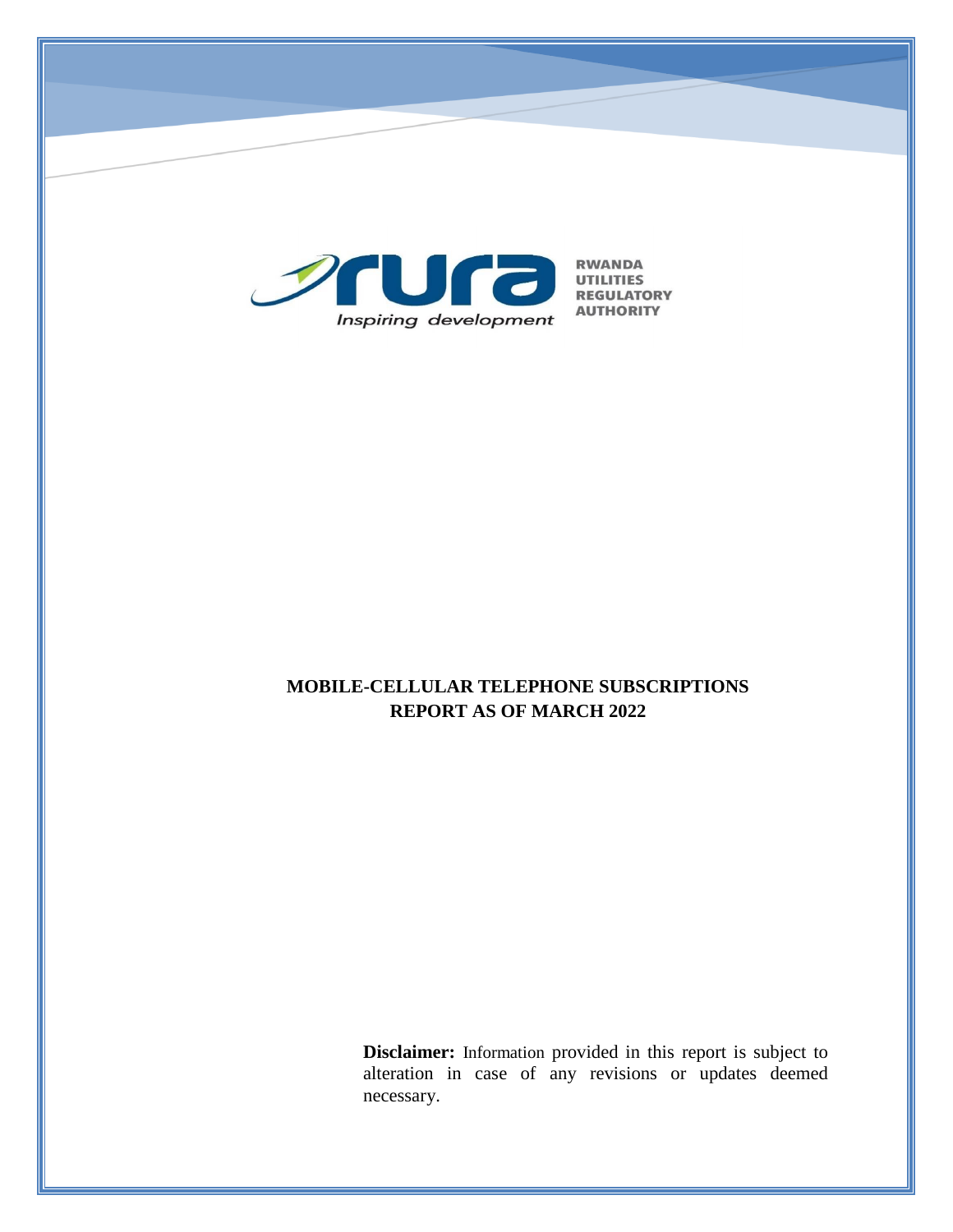#### **1. Mobile-cellular telephone subscriptions as of March 2022**

The total number of active mobile-cellular telephone subscriptions<sup>1</sup> in Rwanda decreased up to 10,677,454 at the end of March 2022 compared to 10,801,372 SIM cards reported at the end of February 2022, representing a decrease of 1.15%. The postpaid subscriptions raised from 143,707 at the end of February 2022 to 167,979 SIM cards recorded at the end of March 2022 whereas prepaid subscriptions decreased to 10,509,475 as of March 2022 in comparison to 10,657,665 SIM cards reported at the end of February 2022.

#### **Table 1: Active mobile-cellular telephone subscriptions as of March 2022**

| Name of operator                          | February 2022 |            |            | March 2022 |            |            | Monthly   |
|-------------------------------------------|---------------|------------|------------|------------|------------|------------|-----------|
|                                           | Postpaid      | Prepaid    | Total      | Postpaid   | Prepaid    | Total      | variation |
| <b>MTN Rwanda Ltd</b>                     | 138,802       | 6,838,014  | 6,976,816  | 162,989    | 6,799,531  | 6,962,520  | $-0.20%$  |
| Airtel Rwanda Ltd                         | 4,905         | 3,819,651  | 3,824,556  | 4,990      | 3,709,944  | 3,714,934  | $-2.87%$  |
| <b>Total</b>                              | 143,707       | 10,657,665 | 10,801,372 | 167,979    | 10,509,475 | 10,677,454 | $-1.15%$  |
| $\sim$ $\sim$ $\sim$ $\sim$ $\sim$ $\sim$ |               |            |            |            |            |            |           |

**Source: Operators' reports**

## **Figure 1: Trend of active mobile-cellular telephone subscriptions**



#### **Source: Operators' reports**

 $\overline{a}$ 

 $<sup>1</sup>$  Active mobile-cellular telephone subscriptions are the number of SIM Cards that have been used during the last three</sup> months.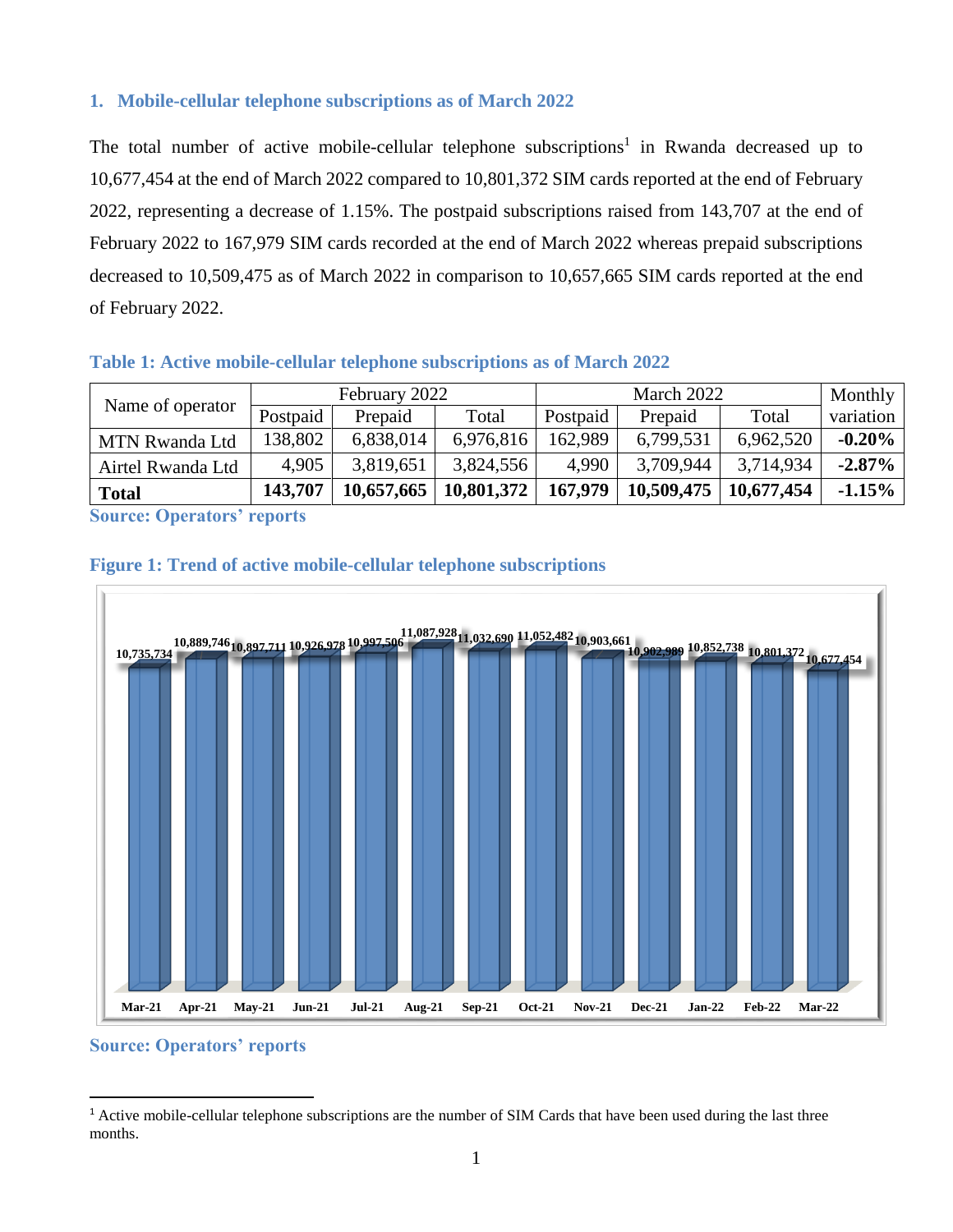

**Figure 2: Trend of active mobile-cellular telephone subscriptions by postpaid and prepaid**

**Source: Operators' reports**

## **2. Mobile-cellular telephone subscriptions per 100 inhabitants**

As of March 2022, the Mobile Penetration Rate that refers to the number of active SIM cards per total projected population decreased to 80.6% in comparison to 81.5% for February 2022.



**Figure 3: Trend of mobile-cellular telephone subscriptions per 100 inhabitants**

**Source: Operators' reports**